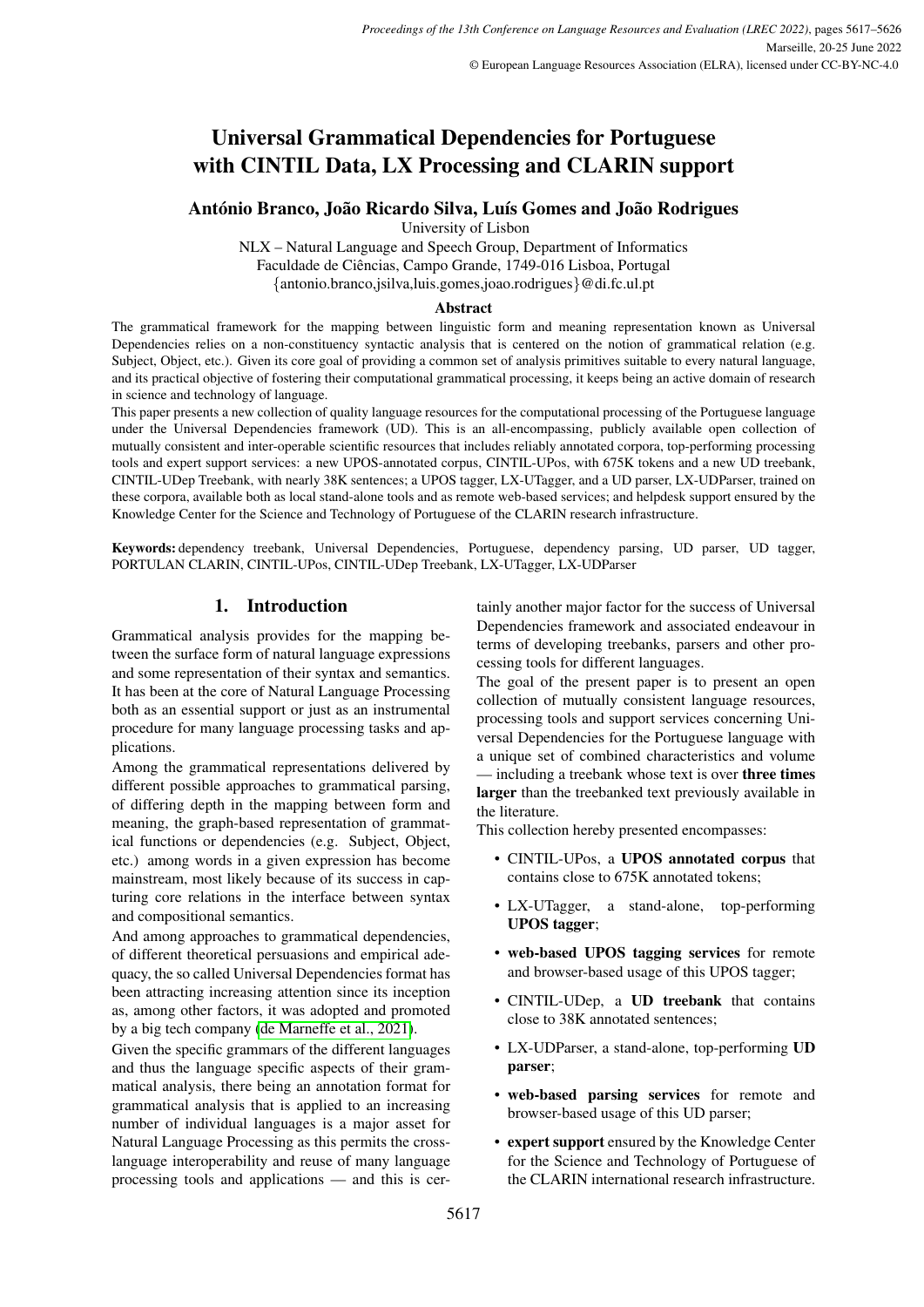These scientific resources and services are publicly available from the repository and workbench of POR-TULAN CLARIN<sup>[1](#page-1-0)</sup> [\(Gomes et al., 2018;](#page-8-1) [Branco et al.,](#page-7-0) [2020\)](#page-7-0) and from a dedicated site in the GitHub platform.[2](#page-1-1)

This paper is organized as follows. The next Section [2.](#page-1-2) presents the POS tagger and describes the respective annotated corpus upon which it was trained and evaluated. In Section [3.,](#page-1-3) the development of the treebank and its companion parser is described. Section [4.,](#page-3-0) in turn, is concerned with the web-based processing services. The support services, in turn, are described in Section [5..](#page-4-0) Finally, Section [6.](#page-5-0) overviews related work, while Section [7.](#page-6-0) wraps this paper up with concluding remarks.

# 2. Part of speech

#### <span id="page-1-6"></span><span id="page-1-2"></span>2.1. Annotated corpus

To support research, including the training and evaluation of language processing tools concerned with UD for Portuguese, we developed a corpus annotated with information on part of speech (POS) and on morphological features and lemmas, the CINTIL-UPos corpus.

The collection of data on which this was developed is, to the best of our knowledge, the largest corpus for Portuguese publicly available that was manually annotated, the CINTIL corpus [\(Barreto et al., 2006\)](#page-7-1). With 1 Million tokens, this corpus is composed of written texts from news (34%), novels (17%) and written speech transcriptions (42%).

This is a quality linguistically interpreted corpus that was manually annotated by experts in Linguistics whose labeling decisions were harmonized by annotation guidelines specifically designed to take into account the Portuguese language [\(Barreto et al., 2005\)](#page-7-2).

The CINTIL-UPos corpus was built from the CINTIL corpus by adding to a subset of the latter an extra annotation layer that is compliant with the UPOS tagset. This subset used excluded the portion of CINTIL concerned with speech transcriptions, and comprises close to 675K tokens.

The UPOS layer was obtained by the mapping between the CINTIL tagset and the UPOS tagset presented in the Appendix. Given that the size of the latter is smaller than the former, and that every category in the CINTIL tagset, except the tag UM, maps univocally to a UPOS tag, it was not necessary to supplement the automatic mapping with an exhaustive process of manual validation.

The frequency of the different tags on the CINTIL-UPos is presented in the table in the Appendix.

# 2.2. Tagger

LX-UTagger is the POS tagger that is the companion to the CINTIL-UPos corpus.<sup>[3](#page-1-4)</sup>

It is based on the pre-trained language model for Portuguese BERTimbau [\(Souza et al., 2020\)](#page-9-0), specifically the bert-base-portuguese-cased model.[4](#page-1-5) More specifically, it is an instance of the BERTForTokenClassification model that is part of the Hugging Face [\(Wolf et al., 2020\)](#page-9-1) Transformers library and it was fine-tuned and evaluated on the CINTIL-UPos corpora.

Training and evaluation were performed under a 10-fold cross validation procedure, using 90% of the corpus for training and 10% for evaluation on each one of ten folds. The corpus was randomly shuffled, once, prior to making the 10-fold partitions, in an attempt to make each fold containing as much linguistic phenomena variety as the others. The accuracy scores for each of the 10 folds, are presented in Table [1.](#page-2-0)

The performance of the LX-UTagger shows a state of the art performance, attaining an accuracy score of 99.01% when assigning POS.

Though not comparable because of having been trained on different data sets, it is interesting to note that 98.04% is the published best score for UPos tagging of Portuguese (Table [2\)](#page-6-1), with UDPipe [\(Straka, 2018\)](#page-9-2), and 99.18% is the best score for UPos tagging the 75 languages addressed in [\(Kondratyuk and Straka, 2019\)](#page-8-2), for UDPipe and UDify, namely when they were trained with the 68.5 Ktoken Czech PDT corpus.

The model supporting the publicly available distribution of the LX-UTagger is the one trained on fold 3, which achieved the highest accuracy score among the ten folds (99.06%).

Each fold was trained for 5 epochs, the model parameters being saved at the end of each epoch and the best performing set of parameters being taken at the end.

The last layer, used for classification, has 20 units, as many as the number of distinct tags in the corpus. Note that some of these POS tags are compound, assigned to contracted expressions such as *do*/ADP+DET, the contraction of the two words, *de*/ADP *o*/DET (Eng. *of the*). During training and evaluation, compound tags were left as single tags, but when tagging text for any other practical purpose, both the contracted tokens and their respective tags are expanded.

# 3. Grammatical dependencies

# <span id="page-1-3"></span>3.1. Treebank

To support research, including the training and evaluation of UD parsers for Portuguese, we developed a treebank annotated with information on universal grammatical dependencies, the CINTIL-UDep treebank.

<span id="page-1-1"></span><span id="page-1-0"></span><sup>1</sup><https://portulanclarin.net>

<sup>2</sup>[https://https://github.com/nlx-group/](https://https://github.com/nlx-group/ud-portuguese) [ud-portuguese](https://https://github.com/nlx-group/ud-portuguese)

<span id="page-1-4"></span><sup>&</sup>lt;sup>3</sup>LX-UTagger is the alias of convenience for the LX-Tagger [\(Branco and Silva, 2004\)](#page-7-3) set for UPos.

<span id="page-1-5"></span><sup>4</sup>[https://huggingface.co/neuralmind/](https://huggingface.co/neuralmind/bert-base-portuguese-cased) [bert-base-portuguese-cased](https://huggingface.co/neuralmind/bert-base-portuguese-cased)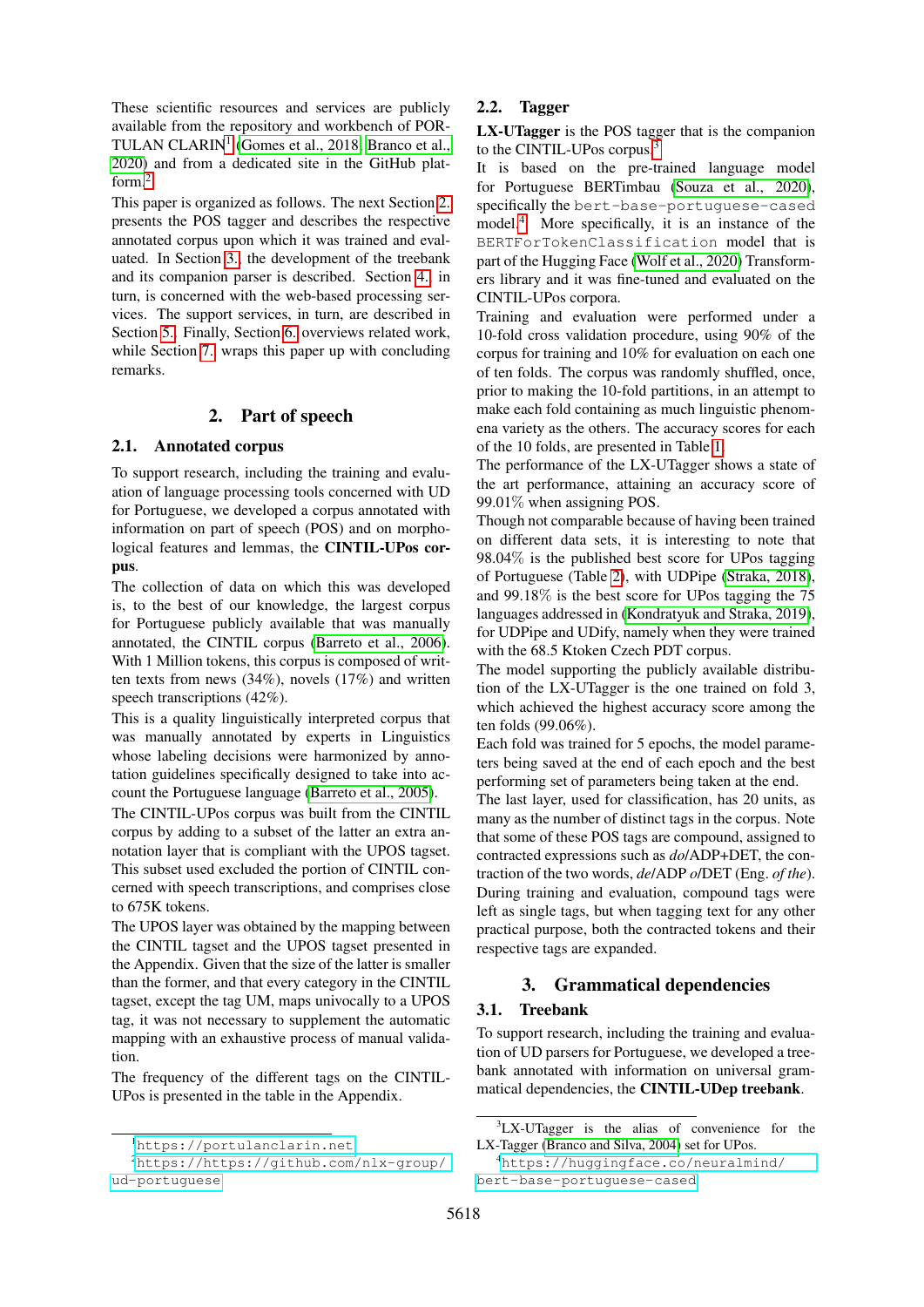| fold $#$             |   |                | 3                             |   |             |
|----------------------|---|----------------|-------------------------------|---|-------------|
| accuracy             |   |                | 98.97 99.03 99.06 99.05 99.01 |   |             |
| fold $#$<br>accuracy | 6 | $\overline{7}$ | 8<br>98.99 98.98 99.01 99.00  | Q | 10<br>99.03 |
|                      |   | average: 99.01 |                               |   |             |

<span id="page-2-0"></span>Table 1: Accuracy scores for LX-UTagger in each of the 10 folds used during cross-validation.

The collection of data on which this annotated corpus was developed is, to the best of our knowledge, the largest set of treebanks for Portuguese publicly available that were manually validated, namely the collection of CINTIL treebanks [\(de Carvalho et al., 2016;](#page-8-3) [Branco et al., 2014c;](#page-7-4) [Branco et al., 2012;](#page-7-5) [Branco et](#page-7-6) [al., 2010\)](#page-7-6).

With 37,780 sentences (473,929 tokens), the CINTIL-UDep treebank includes tokens from the CINTIL DependencyBank— whose text is a subset of the text in the CINTIL-UPos corpus described above in Section [2.1.—](#page-1-6), and includes tokens also from the CINTIL DependencyBank Premium.

For the portion (93%) of CINTIL-UDep treebank coming from the CINTIL DependencyBank, the manual annotation was supported by a deep computational grammar. The respective sentences were input to LXGram [\(Costa and Branco, 2010\)](#page-7-7), a computational grammar for the deep processing of Portuguese, developed in the HPSG grammatical framework [\(Pollard and Sag,](#page-8-4) [1994\)](#page-8-4). For each sentence, its forest parse with all possible grammatical analysis by the grammar was pruned manually until a parse was left, with which that sentence got annotated.

This was performed with the support of the [incr tsdb()] grammar profiling and treebanking tool [\(Oepen and](#page-8-5) [Flickinger, 1998\)](#page-8-5) by experts in Linguistics, under a double blind annotation followed by adjudication treebanking procedure.

The usage of the grammar ensured both theoretical consistency across all sentences in the treebank and the well-formedness of the grammatical representation of each sentence. The double-blind procedure, in turn, ensured a very high standard of reliability for human annotated data sets.

The ensuing CINTIL-DeepBank contains fully fledged, deep grammatical representations, encompassing syntactic and semantic information. This is the basis of a few other treebanks where only part of that information was retained to annotate each sentence [\(Branco et al.,](#page-7-6) [2010\)](#page-7-6).

For instance, besides morphological information including part of speech and inflection they include, the CINTIL Treebank is a streamlined version that retains only information on syntactic constituency, the CIN-TIL PropBank only information on semantic roles, the CINTIL DependencyBank only information on grammatical dependencies, and the CINTIL LogicalFormBank only on the deep semantics using a Minimal Recursion Semantics representation [\(Copestake et al.,](#page-7-8) [2005\)](#page-7-8).

For the portion (7%) of CINTIL-UDep treebank coming from CINTIL DependencyBank Premium, in turn, for the treebanking of each sentence, the dependency graph was drawn by experts in Linguistics and associated to that sentence, with the support of the Webanno tool [\(Eckart de Castilho et al., 2016\)](#page-8-6). The annotation guidelines [\(Branco et al., 2015\)](#page-7-9) followed by the annotators ensured full consistency of this treebank with the dependency treebank annotated with the support of the grammar.

This treebank contains thus sentences that instantiate types of linguistic phenomena that may not be represented in the grammar-based CINTIL Dependency-Bank, given that, like other computational grammars, LXGram has suboptimal text coverage.

The CINTIL-UDep, of interest in the present paper, was thus developed by joining together the CINTIL-DependencyBank and the CINTIL-DependencyBank Premium, and by annotating the resulting data set with a layer of structured information compliant with the UD guidelines. $5$ 

This was obtained by converting the previous dependency layer and replacing it with the outcome of a conversion tool developed for that purpose. This tool relies on the tregex package [\(Levy and Andrew, 2006\)](#page-8-7) to implement hand-crafted rules that match against the dependency tree and perform deterministic actions involving relabeling relation names and rerouting arcs. As its refinement proceeds, it is already reaching a range of LAS values typical of automatic parsers, with manual validation against samples of corpus sentences.

# 3.2. Parser

LX-UDParser is the parser that is the companion to the CINTIL-UDep corpus.<sup>[6](#page-2-2)</sup>

LX-UDParser is based on the nlp4j framework, a transition-based, non-projective parsing algorithm with linear-time performance. It is reported to achieve 92.26 UAS and 91.93 LAS for English on WSJ, and to be efficient, taking 9 miliseconds per sentence [\(Choi and](#page-7-10) [McCallum, 2013\)](#page-7-10).

This parsing framework allows to specify flexible feature templates to be used in learning. We used the example configuration as a basis, but with word forms instead of lemmas as features, and AdaGrad as the optimizer. The POS tags are automatic and provided by LX-UTagger.

The LX-UDParser was trained and evaluated under a 10-fold cross-validation methodology, and its performance scores, taking the average over the 10 folds, is

<span id="page-2-1"></span><sup>5</sup>[https://universaldependencies.org/](https://universaldependencies.org/guidelines.html) [guidelines.html](https://universaldependencies.org/guidelines.html)

<span id="page-2-2"></span><sup>6</sup>LX-UDParser is the alias of convenience for the LX-DepParser [\(Silva et al., 2010\)](#page-9-3) set for UD.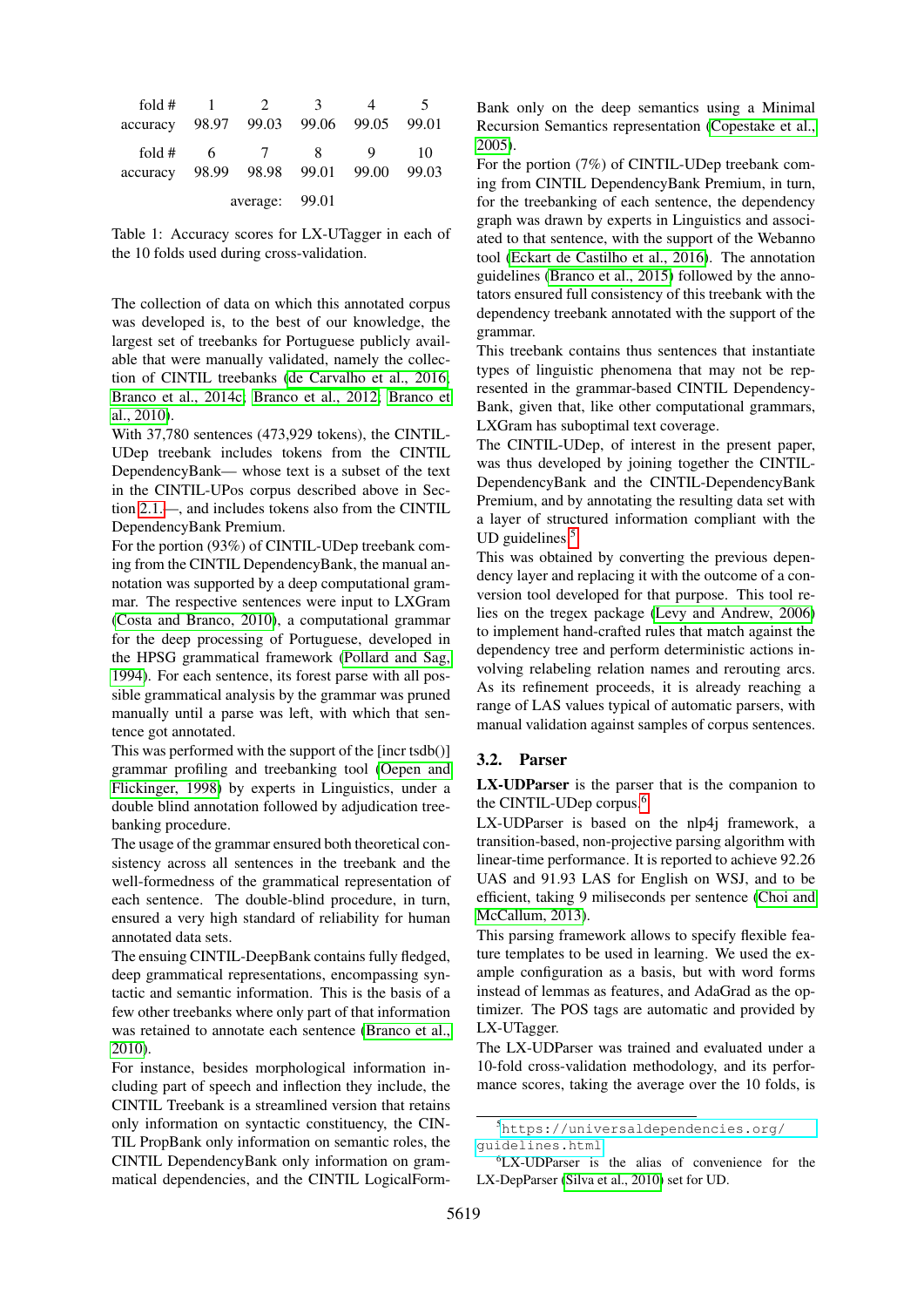#### 90.87 for UAS and 88.01 for LAS.[7](#page-3-1)

Though not comparable because of having been trained on different data sets (of different volume and syntactic diversity), it is interesting to note that 92.54 and 91.15 are the two published best LAS scores for UD parsing of Portuguese (Table [2\)](#page-6-1), for COMBO (Klimaszewski and Wróblewska, 2021a) and UDPipe [\(Straka, 2018\)](#page-9-2) respectively, and 93.87 is the best LAS score for UD parsing for the 75 languages addressed in [\(Kondratyuk and Straka, 2019\)](#page-8-2), for UDify, namely when it was trained with the 8.5K sentences Slovak SNK corpus.

We will continue experimenting with other parsing frameworks, of diverse efficiency and accuracy, and LX-UDParser variants are planned to be made available accordingly.

# 4. Language processing services

<span id="page-3-0"></span>The two UD processing tools for Portuguese, LX-UTagger and LX-UDParser, just described in the sections above are two stand-alone pieces of software, apt to be installed and run locally, publicly available for download and reuse from a sign-in free distribution platform of language resources, the PORTULAN CLARIN repository.[8](#page-3-2)

In order to further promote their availability as well as the ease and dissemination of their use, they were also embedded in and made to support remote language processing services. These services can be run for free from a number of convenient web-based interfaces, associated to each of these two tools, and are avail-able from the PORTULAN CLARIN workbench.<sup>[9](#page-3-3)</sup> The present section is aimed at briefly introducing those services.

### 4.1. Online service

What we termed as *online service* is the central webbased interface for each tool, which is accessible via a web browser.<sup>[10](#page-3-4)</sup> It allows users: to experiment with a tool by changing its input and its possible options for the output format and immediately see the respective effect in the output window; to run one-click usage examples that help users start experimenting with the least amount of effort; to have access to several forms of documentation; and to provide an entry point to the other remote services for the tool, namely as a *web service*, a *file processing* or a *notebook service* interface; to provide pointers to download the respective tool and annotated corpus.

As an example, Figure [1](#page-4-1) presents the front page of the online service interface for the parser.

#### 4.2. Web service

The *web service* is a remote procedure call (RPC) type of interface, through which it is possible to interact remotely with the tools by means of computer pro-grams.<sup>[11](#page-3-5)</sup>

To start using the web service, a user will click the "Web Service" button in the tool's online service interface, which will bring up a dialog window that contains detailed information about the technical requirements that have to be met for this service to be used. In addition, a very simple and self-contained Python program is displayed, which can be copied to a local version and used as a starting point for users with little programming experience to develop their own programs that call this remote web service.

#### 4.3. File processing service

The *file processing* interface is a multi-step workflow, supported by a sequence of dialog windows, that is launched by clicking on the "File Processing" button at the top of the online service interface.

If the file is small enough so that it can be processed under two minutes, then processing will start immediately after the file is uploaded and as soon as the processing is complete, the user will be able to download the processed output files by clicking on a "Download" button.

If the file being uploaded, in turn, is large enough such that its processing time is estimated to be longer than two minutes, then the processing will take place in the background, without requiring the user to suspend other activities while waiting for its completion. Instead, in this type of job, when the processing is complete, the user will receive an email message with a

<span id="page-3-1"></span> $7$  For the definition the UAS (unlabeled attachment score) and LAS (labeled attachment score) metrics, as well as the evaluation script we used, check the site of the CoNLL 2018 shared task "Multilingual Parsing from Raw Text to Universal Dependencies" [https://universaldependencies.](https://universaldependencies.org/conll18/evaluation.html) [org/conll18/evaluation.html](https://universaldependencies.org/conll18/evaluation.html)

<span id="page-3-2"></span><sup>8</sup>[https://portulanclarin.net/](https://portulanclarin.net/repository/search) [repository/search](https://portulanclarin.net/repository/search)

<span id="page-3-3"></span><sup>&</sup>lt;sup>9</sup>The PORTULAN CLARIN workbench may be found at <https://portulanclarin.net/workbench>. It consists of a number of language processing services based on a large body of research work contributed by different authors and teams, which continues to grow and is acknowledged here: [\(Barreto et al., 2006;](#page-7-1) [Branco et al., 2010;](#page-7-6) [Cruz](#page-8-9) [et al., 2018;](#page-8-9) [Veiga et al., 2011;](#page-9-4) [Branco and Henriques, 2003;](#page-7-11) [Branco and Nunes, 2012;](#page-7-12) [Silva et al., 2010;](#page-9-3) [Branco et al.,](#page-7-13) [2014b;](#page-7-13) [Silveira and Branco, 2012a;](#page-9-5) [Silveira and Branco,](#page-9-6) [2012b;](#page-9-6) [Branco and Costa, 2008;](#page-7-14) [Branco et al., 2014a;](#page-7-15) [Ro](#page-8-10)[drigues et al., 2016;](#page-8-10) [Branco and Silva, 2006;](#page-7-16) [Rodrigues et al.,](#page-9-7) [2020;](#page-9-7) [Costa and Branco, 2012;](#page-7-17) [Santos et al., 2019;](#page-9-8) [Miranda](#page-8-11) [et al., 2011\)](#page-8-11).

<span id="page-3-4"></span><sup>10</sup>The browser should be directed at the following addresses:

[https://portulanclarin.net/workbench/](https://portulanclarin.net/workbench/lx-depparser/) [lx-depparser/](https://portulanclarin.net/workbench/lx-depparser/) for the parser, and

[https://portulanclarin.net/workbench/](https://portulanclarin.net/workbench/lx-tagger/) [lx-tagger/](https://portulanclarin.net/workbench/lx-tagger/) for the tagger

<span id="page-3-5"></span><sup>&</sup>lt;sup>11</sup>We chose to implement this service using JSON-RPC, which is a light-weight and programming language-agnostic protocol for which implementations are readily available in many programming languages.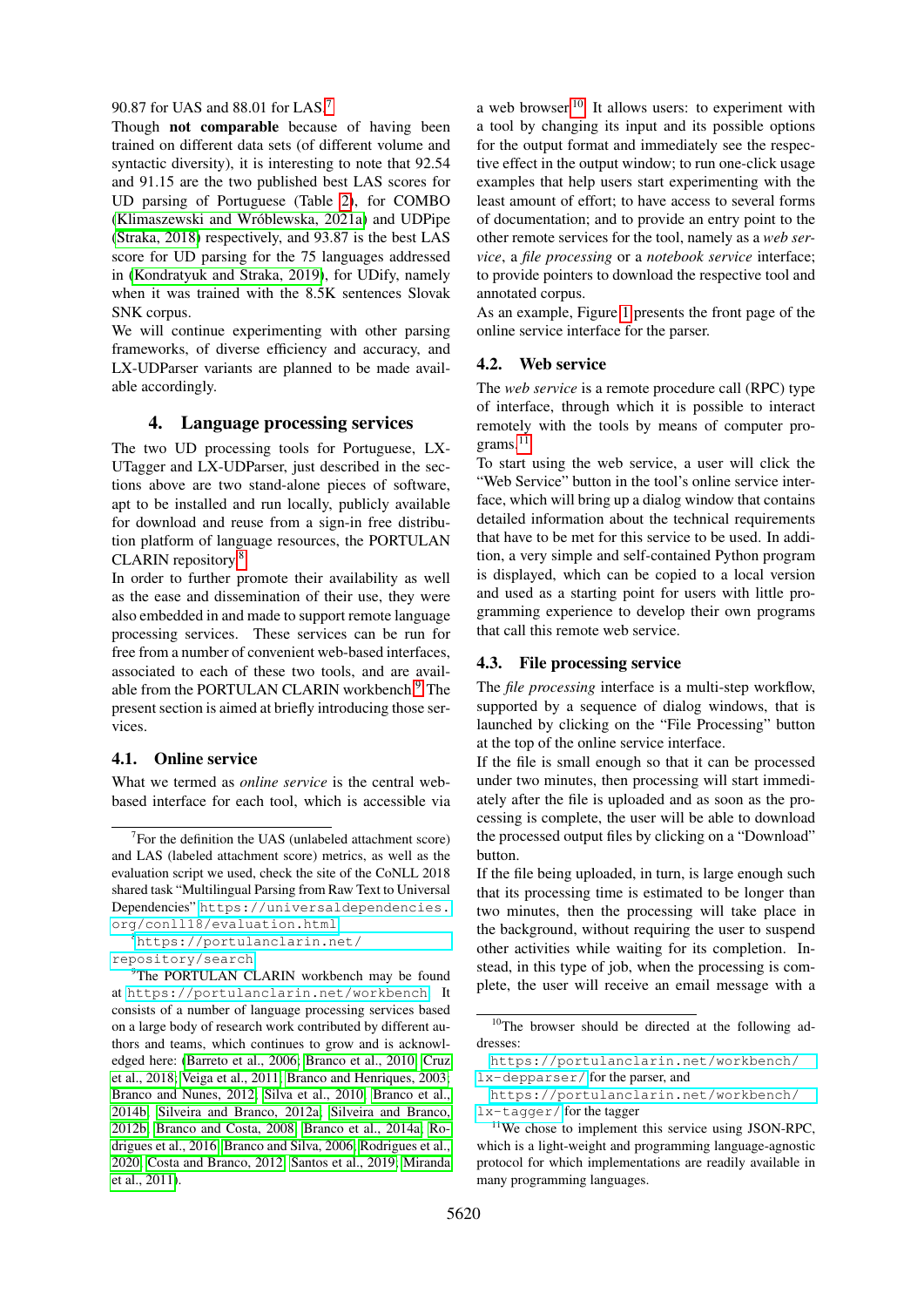

<span id="page-4-1"></span>Figure 1: Example of the online service interface. In area (a), a row of buttons that give access to examples, other types of interfaces (file processing, notebook and web services), and documentation; in (b), the user input; in (c), options for controlling the tool's behavior and output; in (d), buttons to start processing or clear input; and finally, in area (e), the results are shown.

URL for downloading the output file, sent to an email address asked on-the-fly to the user.

# 4.4. Notebook service

The *notebook interface* is launched by clicking on the "Notebook" button at the top of the online service interface. This interface provides an easy path for users to explore the combinatorial affordances of web services in a non-local fashion, by resorting to a browser for coding and to non-local servers to run their respective code.

At a fundamental level, notebooks are documents that are both human-readable and machine-executable: they contain textual and graphical elements such as headings, paragraphs, lists, equations and figures, as well as executable code (e.g. Python code). Notebooks also incorporate visualizations of the results produced by exe-

cuting their code sections. Furthermore, notebooks can be edited interactively, and the code sections re-run at will, making them ideal for experimentation.

The web-based notebook interface for our UD tools is based on Jupyter notebooks [\(Project Jupyter et al.,](#page-8-12) [2018\)](#page-8-12) and offers its users different, local and non-local, options to execute notebooks: launch notebooks on the Binder platform, $12$  and make the code run remotely in the respective Jupyter Project's servers; launch note-books on Google's Colab platform<sup>[13](#page-4-3)</sup> and make the code run remotely in Google's servers; download notebooks and execute them locally on the users' own computer.

<span id="page-4-2"></span><span id="page-4-0"></span><sup>12</sup><https://jupyter.org/binder>

<span id="page-4-3"></span><sup>13</sup><https://colab.research.google.com/>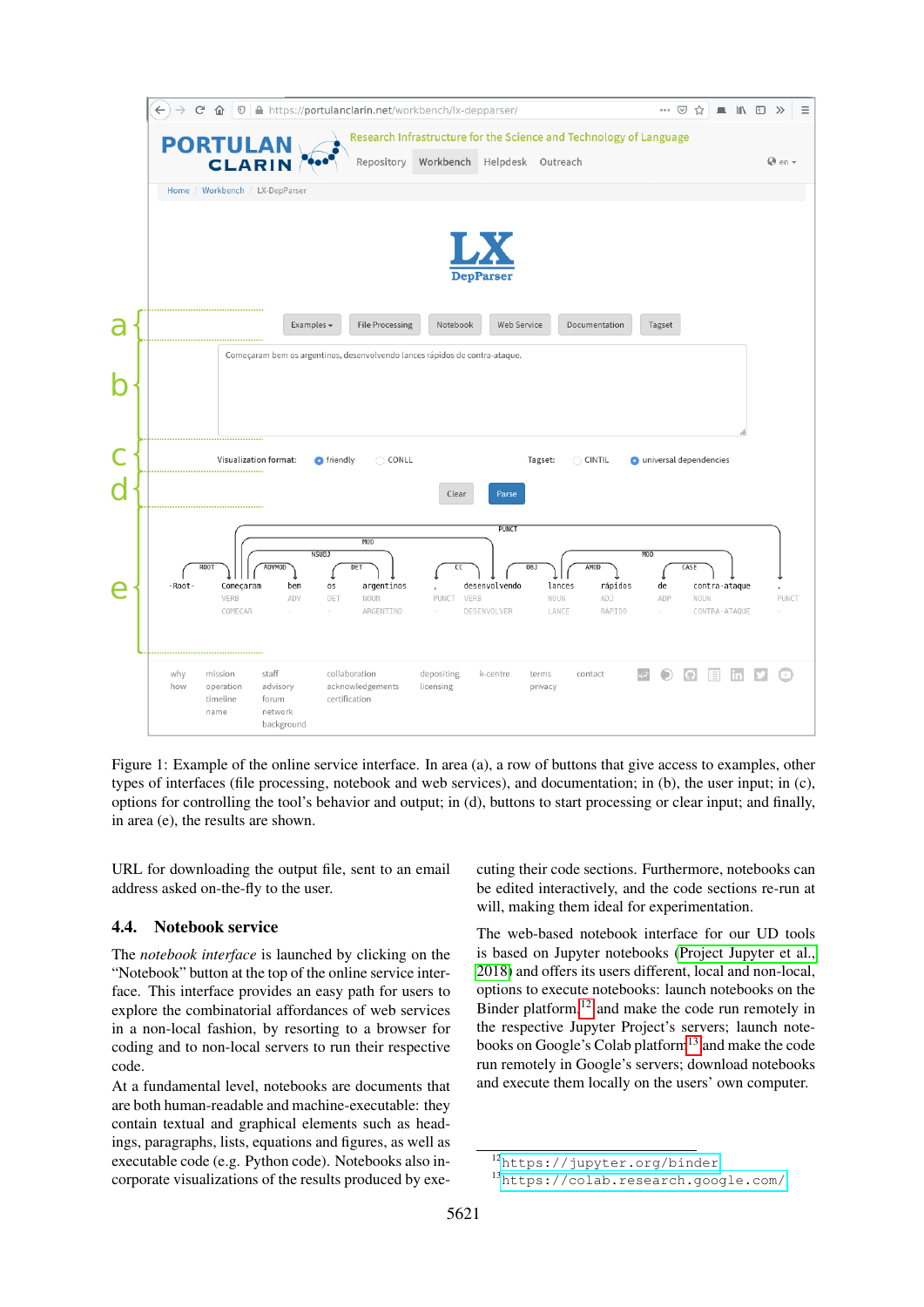#### 5. Support

In order to support users in handling and exploiting the scientific resources presented in the present paper, in all their different access modalities, expert support is provided by the Knowledge Center for the Science and Technology of Portuguese of the CLARIN research infrastructure.[14](#page-5-1)

This support is freely available for research purposes and it is targeting all types of users, from AI to Digital Humanities, and from researchers to companies. It is provided by researchers in the science and technology of language who belong to the centers in the scientific advisory network of PORTULAN CLARIN and who are experts on the Portuguese language.

# 6. Related work

<span id="page-5-0"></span>There is a range of language resources, both data and software, concerning UD for different languages that have been distributed and are accessible from diverse types of channels, including from distribution platforms dedicated to language science and technology (e.g. ELRA, CLARIN, etc.) to specific web sites for particular resources and/or languages. Given the scope of the present paper, this section is not apt to deliver an overarching overview of UD touching on different languages, on theoretical foundations of UD, major initiatives and projects, etc. — which can be found elsewhere [\(de Marneffe et al., 2021\)](#page-8-0) —, and we will rather focus on related work concerning UD for Portuguese.

#### 6.1. Annotated corpora

Comprehensive information on annotated corpora available concerning UD for different languages has been gathered in the site <https://universaldependencies.org/>.

To the best of our knowledge, and also from what one can find in that site, there are two other major UD treebanks for Portuguese sourced from a manual annotation and/or validation endeavour: Bosque (approx. 10K sentences, 210K tokens) [\(Freitas et](#page-8-13) [al., 2008\)](#page-8-13), and GSD (approx. 12K sentences, 300K tokens), where the annotation layer of the latter was converted from the annotation layer of the former, and thus with an almost complete overlap of text between the two [\(Rademaker et al., 2017\)](#page-8-14).<sup>[15](#page-5-2)</sup>

In terms of volume, with 37,780 sentences and 473,929 tokens, the CINTIL-UDep described in the present paper is three times larger than the largest one of those two, just referred above, thus representing a most relevant contribution to improve on the volume and variety of UD treebanked data that was manually validated and is publicly available for Portuguese.

If in turn, one considers only UD POS-annotated data, with its 26,779 sentences and 675,530 tokens, the CINTIL-UPos is over 15 times larger than the largest one of previously available corpora.

Like these other treebanks, the CINTIL-UDep was annotated manually in non-UD style and automatically converted to UD. It is however worth noting that the non-UD treebank from which CINTIL-UDep is obtained is outstanding in as much as it was treebanked with a double blind annotation followed by adjudication procedure that ensures the highest reliability level for data annotation.

For the sake of completeness, it is also worth mentioning BDCamões Dependency Bank (208 documents, 180K sentences, 4.5M tokens), also developed by our team [\(Grilo et al., 2020\)](#page-8-15). Differently from the manually annotated corpora above, this is a treebank annotated in an automatic fashion only (in non-UD style and then automatically converted to UD). Likely with more noise in their grammatical representations, its large volume however makes of it a potentially useful resource when size may be a overriding factor.

There is also another small corpus, automatically annotated, PUD (1K sentences, 22K tokens), part of a parallel treebank created for the CoNLL 2017 shared task on "Multilingual Parsing: from Raw Text to Universal Dependencies" [\(Zeman et al., 2017\)](#page-9-9). Its sentences were randomly picked from on-line newswire and Wikipedia (750 sentences in English, and 250 in German, French, Italian or Spanish) and translated by professional translators.

#### 6.2. Processing tools

There are a number of publicly available UD parsers for Portuguese with published performance scores, namely PassPort<sup>[16](#page-5-3)</sup> [\(Zilio et al., 2018\)](#page-9-10), UDPipe<sup>[17](#page-5-4)</sup> [\(Straka,](#page-9-2) [2018\)](#page-9-2), COMBO<sup>[18](#page-5-5)</sup> (Klimaszewski and Wróblewska, [2021b\)](#page-8-16), UDify<sup>[19](#page-5-6)</sup> [\(Kondratyuk and Straka, 2019\)](#page-8-2), and the models from the Spacy framework.<sup>[20](#page-5-7)</sup>

These processing tools are supported by an array of different parsing approaches. PassPort runs the Stanford parser [\(Chen and Manning, 2014\)](#page-7-18) on Portuguese data; Spacy is based on the non-monotonic arc-eager transition-system described in [\(Honnibal and Johnson,](#page-8-17) [2015\)](#page-8-17); UDPipe resorts to Stanford's biaffine attention parser [\(Dozat et al., 2017\)](#page-8-18); COMBO parser is presented in (Klimaszewski and Wróblewska, 2021a); and UDify is a multilingual multi-task neural network model able to perform part-of-speech tagging, morphological analysis, lemmatization and dependency parsing simultaneously by leveraging a multi-lingual BERT [\(Devlin](#page-8-19) [et al., 2019\)](#page-8-19) self-attention neural model pretrained on

<span id="page-5-2"></span><span id="page-5-1"></span><sup>14</sup><https://portulanclarin.net/helpdesk>

<sup>15</sup>In <https://universaldependencies.org/>, there is a mention to another corpus, DHBB, listed as a possible future extension but with no data provided yet.

<span id="page-5-3"></span><sup>16</sup>[https://cental.uclouvain.be/](https://cental.uclouvain.be/resources/smalla smille/passport/)

[resources/smallasmille/passport/](https://cental.uclouvain.be/resources/smalla smille/passport/)

<span id="page-5-4"></span><sup>17</sup><https://ufal.mff.cuni.cz/udpipe/2>

<span id="page-5-5"></span><sup>18</sup>[https://gitlab.clarin-pl.eu/](https://gitlab.clarin-pl.eu/syntactic-tools/combo)

[syntactic-tools/combo](https://gitlab.clarin-pl.eu/syntactic-tools/combo)

<span id="page-5-6"></span><sup>19</sup>[https://github.com/Hyperparticle/](https://github.com/Hyperparticle/udify) [udify](https://github.com/Hyperparticle/udify)

<span id="page-5-7"></span><sup>20</sup><https://spacy.io/models/pt>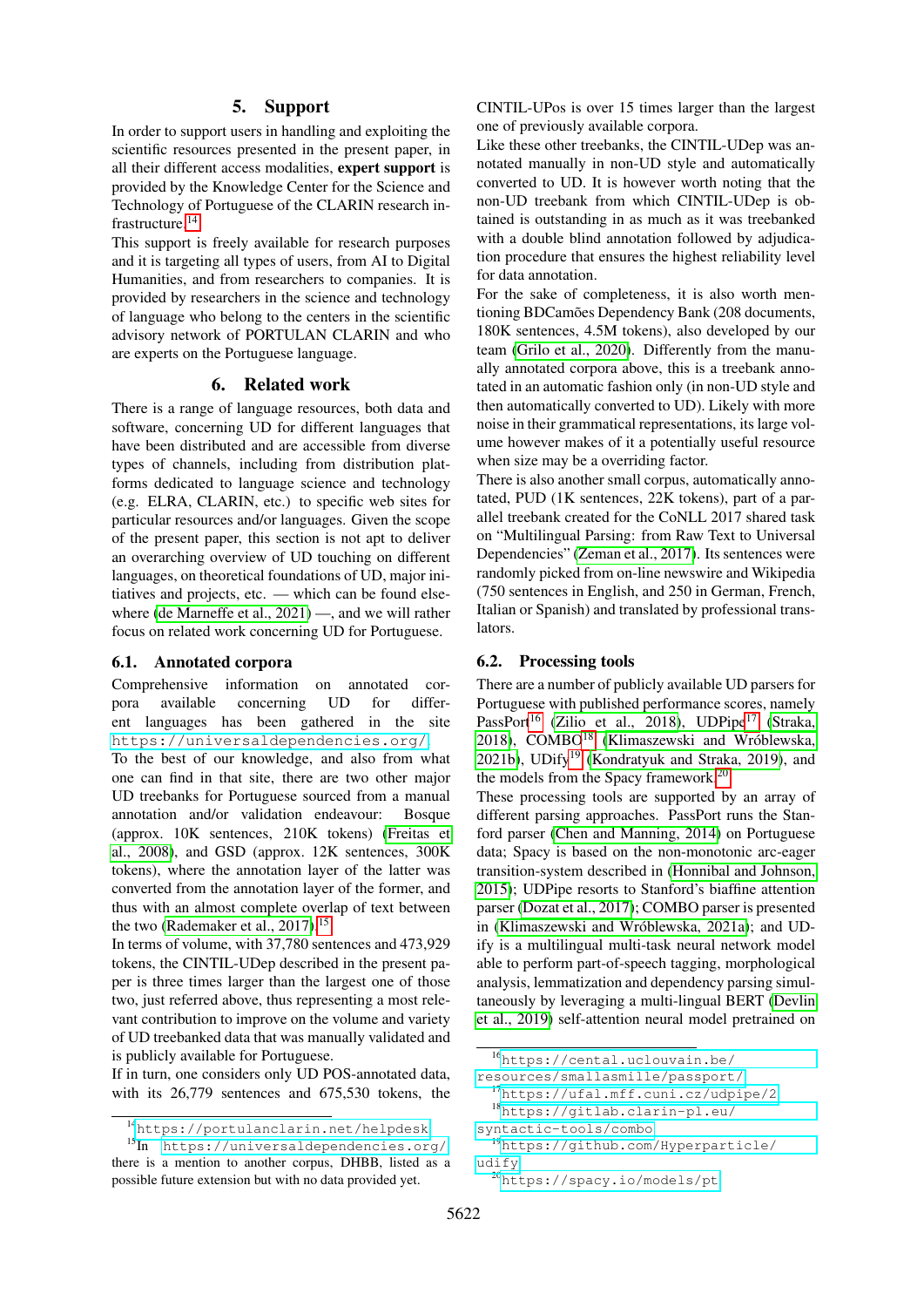|               | UPOS  | UAS   | LAS   |
|---------------|-------|-------|-------|
| PassPort      | n.a.  | 87.55 | 85.21 |
| Spacy         | 97    | 90    | 86    |
| <b>UDPipe</b> | 96.37 | 89.48 | 87.04 |
| <b>COMBO</b>  | 98.06 | 92.72 | 91.15 |
| <b>UDify</b>  | 98.04 | 94.22 | 92.54 |

<span id="page-6-1"></span>Table 2: Publicly available UD parsers for Portuguese and their published performance in terms of accuracy for POS tagging (UPOS), unlabeled (UAS) and labeled attachment score (LAS).

# 104 languages. $21$

The training and evaluation of these processing tools has resorted to the GSD treebank, derived from Bosque, except UDPipe, which resorts to Bosque, as these two treebanks have been in the Universal Dependencies repository distributions [\(Nivre et al., 2020\)](#page-8-20). The respective performance scores are in Table [2](#page-6-1)

# 7. Conclusion

<span id="page-6-0"></span>In this paper we presented a collection of mutually consistent and inter-operable scientific resources for the computational processing of the Portuguese language under the Universal Dependencies framework. This is an all-encompassing, publicly available open collection that includes reliably annotated corpora, topperforming processing tools and services, and expert support services.

This represents a major extension for the universe of language resources concerning UD for Portuguese that were previously publicly available and reported in the literature, in terms of either quantity, quality, availability or breadth.

With a new UD treebank with nearly 38K sentences, in terms of quantity, this contribution is 3 times the volume of treebanked text previously available; and with a new UD POS-annotated corpus with 675K tokens, it extends over 15 times the volume of POS annotated data previously available.

With the procedure adopted for the manually annotation of the data, double blind annotation followed by adjudication, in terms of quality, these annotated corpora are the only ones for UD in Portuguese having adopted this expensive and demanding procedure that ensures the highest reliability level for human annotated data.

With the UD POS-tagger, LX-UTagger, and the parser, LX-UDParser, trained on these corpora, and made freely available both as local stand-alone tools and as remote web-based services of various sorts (online service, web service, file processing service, notebook service), in terms of availability, the computational processing of Portuguese under the UD framework can be said to have become available in as many ways as it is possible one to get it with currently affordable technology.

With the helpdesk support—targeting all types of users, from researchers to language professionals, from AI to Digital Humanities—ensured by the Knowledge Center for the Science and Technology of Portuguese of the PORTULAN CLARIN research infrastructure, in terms of breadth, the UD open and diverse ecosystem for Portuguese has its profile enhanced to a superior level, which goes beyond only more data and processing and encompasses also dedicated expert support.

The scientific resources and support presented in this paper are fully available from the PORTULAN CLARIN Research Infrastructure for the Science and Technology of Language.<sup>[22](#page-6-3)</sup> and partly from a dedicated site in the GitHub platform.[23](#page-6-4) .

# Acknowledgments

The research reported here was supported by POR-TULAN CLARIN—Research Infrastructure for the Science and Technology of Language [https://](https://portulanclarin.net) [portulanclarin.net](https://portulanclarin.net), funded by Lisboa 2020, Alentejo 2020 and FCT—Fundação para a Ciência e Tecnologia under the grant PINFRA/22117/2016.

# Appendix: POS mappings

| UD           |          | <b>CINTIL</b>            |
|--------------|----------|--------------------------|
| ADJ          | 5.00%    | ADJ, ORD                 |
| <b>ADP</b>   | 14.86%   | <b>PREP</b>              |
| <b>ADV</b>   | 4.50%    | <b>ADV</b>               |
| <b>AUX</b>   | $0.24\%$ | VAUX, VAUXGER, VAUX-     |
|              |          | <b>INF</b>               |
| <b>CCONJ</b> | 2.70%    | СI†                      |
| <b>DET</b>   | 14.90%   | DA, DEM, IA, QNT, UM     |
| <b>INTI</b>  | $0.08\%$ | DM, ITJ                  |
| <b>NOUN</b>  | 17.26%   | CN, EOE, MGT,<br>MTH.    |
|              |          | PADR, STT, WD            |
| NUM          | 1.50%    | CARD, DFR, DGT, DGTR     |
| <b>PRON</b>  | 5.18%    | CL, IND, INT, POSS, PRS, |
|              |          | REL                      |
| <b>PROPN</b> | 5.95%    | <b>PNM</b>               |
| <b>PUNCT</b> | 13.77%   | <b>PNT</b>               |
| <b>SCONJ</b> | $1.71\%$ | СI†                      |
| <b>SYM</b>   | 0.10%    | LTR, SYB, TERMN          |
| VERB         | 12.26%   | GER, INF, PPA, PPT, V    |

†mapping depends on the word form

Table 3: CINTIL-UPos tag distribution and mapping from CINTIL

The above table shows the CINTIL-UPos tag distribution as well as the POS mapping between the initial CINTIL tagset and the UD POS tagset.

<span id="page-6-2"></span><sup>21</sup>[https://github.com/google-research/](https://github.com/google-research/bert/blob/master/multilingual.md) [bert/blob/master/multilingual.md](https://github.com/google-research/bert/blob/master/multilingual.md)

<span id="page-6-4"></span><span id="page-6-3"></span><sup>22</sup><https://portulanclarin.net>

<sup>23</sup>[https://github.com/nlx-group/](https://github.com/nlx-group/ud-portuguese) [ud-portuguese](https://github.com/nlx-group/ud-portuguese)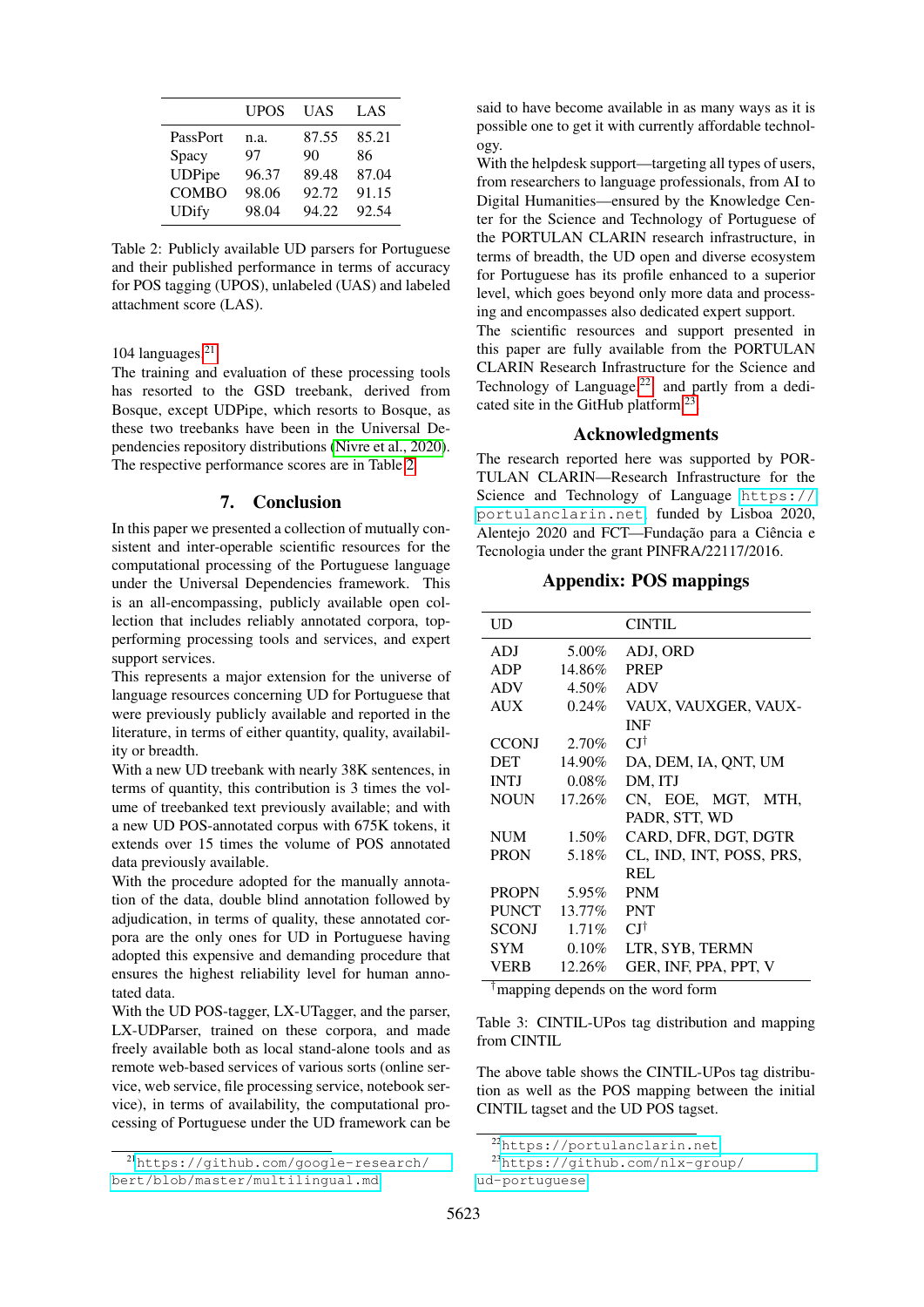The CINTIL POS tagset also includes tags with the form  $L(POS)$  for labeling the tokens in multi-word expressions (MWE), where POS is the part-of-speech of the MWE and  $n$  the index of the token in the MWE, for instance "LPREP1" and "LPREP2" would be assigned to the first and second tokens in a prepositional MWE. When converting to UD POS, the tokens in MWE are annotated individually.

# 8. Bibliographical References

- <span id="page-7-2"></span>Barreto, F., Branco, A., Mendes, A., Bacelar do Nascimento, M. F., and Silva, J. R. (2005). CINTIL corpus internacional do Português: Convenções de etiquetação.
- <span id="page-7-1"></span>Barreto, F., Branco, A., Ferreira, E., Mendes, A., Bacelar do Nascimento, M. F., Nunes, F., and Silva, J. R. (2006). Open resources and tools for the shallow processing of Portuguese: the TagShare project. In *Proceedings of the 5th International Conference on Language Resources and Evaluation (LREC 2006)*, pages 1438–1443.
- <span id="page-7-14"></span>Branco, A. and Costa, F. (2008). A computational grammar for deep linguistic processing of portuguese: Lxgram.
- <span id="page-7-11"></span>Branco, A. and Henriques, T. (2003). Aspects of verbal inflection and lemmatization: Generalizations and algorithms. In *In Proceedings of XVIII Annual Meeting of the Portuguese Association of Linguistics (APL)*, pages 201–210.
- <span id="page-7-12"></span>Branco, A. and Nunes, F. (2012). Verb analysis in a highly inflective language with an MFF algorithm. In *In Proceedings of the 11th International Conference on the Computational Processing of Portuguese (PROPOR)*, number 7243 in Lecture Notes in Artificial Intelligence, pages 1–11. Springer.
- <span id="page-7-3"></span>Branco, A. and Silva, J. (2004). Evaluating solutions for the rapid development of state-of-the-art POS taggers for Portuguese. In *Proceedings of the 4th International Conference on Language Resources and Evaluation (LREC 2004)*, pages 507–510.
- <span id="page-7-16"></span>Branco, A. and Silva, J. (2006). A suite of shallow processing tools for Portuguese: LX-Suite. In *In Proceedings of the 11th European Chapter of the Association for Computational Linguistics (EACL)*, pages 179–182.
- <span id="page-7-6"></span>Branco, A., Costa, F., Silva, J., Silveira, S., Castro, S., Avelãs, M., Pinto, C., and Graça, J. (2010). Developing a deep linguistic databank supporting a collection of treebanks: the CINTIL DeepGramBank. In *Proceedings of the 7th International Conference on Language Resources and Evaluation (LREC 2010)*.
- <span id="page-7-5"></span>Branco, A., Carvalheiro, C., Pereira, S., Avelãs, M., Pinto, C., Silveira, S., Costa, F., Silva, J., Castro, S., and Graca, J. (2012). A PropBank for Portuguese: the CINTIL-PropBank. In *Proceedings of the 8th International Conference on Language Resources and Evaluation (LREC 2012)*, pages 1516–1521.
- <span id="page-7-15"></span>Branco, A., Rodrigues, J., Silva, J., Costa, F., and Vaz, R. (2014a). Assessing automatic text classification for interactive language learning. In *In Proceedings of the IEEE International Conference on Information Society (iSociety)*, pages 72–80.
- <span id="page-7-13"></span>Branco, A., Rodrigues, J., Costa, F., Silva, J. R., and Vaz, R. (2014b). Rolling out text categorization for language learning assessment supported by language technology. In *Lecture Notes in Artificial Intelligence, 8775*, pages 256–261.
- <span id="page-7-4"></span>Branco, A., Silva, J., Gonçalves, P., Costa, F., Silveira, S., Gaudio, R. D., Rodrigues, J., Castro, S., Rodrigues, L., Martins, P., Nunes, F., Ferreira, E., Alves, J., de Carvalho, R., Querido, A., Campos, M., and Rendeiro, N. (2014c). The CINTIL and LX companion collections of language resources and tools for Portuguese. In *Proceedings, ToRPorEsp - Workshop on Tools and Resources for Automatically Processing Portuguese and Spanish, 11th International Conference on the Computational Processing of Portuguese (PROPOR2014)*, pages 1516–1521.
- <span id="page-7-9"></span>Branco, A., Silva, J., Querido, A., and de Carvalho, R. (2015). CINTIL DependencyBank PREMIUM handbook: Design options for the representation of grammatical dependencies. Technical report, University of Lisbon, Faculty of Sciences, Department of Informatics. TR-2015-05, DOI:10451/20226.
- <span id="page-7-0"></span>Branco, A., Mendes, A., Quaresma, P., Gomes, L., Silva, J., and Teixeira, A. (2020). Infrastructure for the science and technology of language PORTULAN CLARIN. In *Proceedings, 1st International Workshop on Language Technology Platforms (IWLTP 2020)*, pages 1–7. European Language Resources Association (ELRA).
- <span id="page-7-18"></span>Chen, D. and Manning, C. (2014). A fast and accurate dependency parser using neural networks. In *Proceedings of the 2014 Conference on Empirical Methods in Natural Language Processing (EMNLP)*, pages 740–750, Doha, Qatar, October. Association for Computational Linguistics.
- <span id="page-7-10"></span>Choi, J. D. and McCallum, A. (2013). Transitionbased dependency parsing with selectional branching. In *Proceedings of the 51st Annual Meeting of the Association for Computational Linguistics (Volume 1: Long Papers)*, pages 1052–1062.
- <span id="page-7-8"></span>Copestake, A., Flickinger, D., Pollard, C., and Sag, I. A. (2005). Minimal recursion semantics: An introduction. *Research on language and computation*, 3(2):281–332.
- <span id="page-7-7"></span>Costa, F. and Branco, A. (2010). Lxgram: A deep linguistic processing grammar for Portuguese. In *International Conference on Computational Processing of the Portuguese Language*, pages 86–89. Springer.
- <span id="page-7-17"></span>Costa, F. and Branco, A. (2012). Aspectual type and temporal relation classification. In *In Proceedings of the 13th Conference of the European Chapter of the Association for Computational Linguistics (EACL)*, pages 266–275.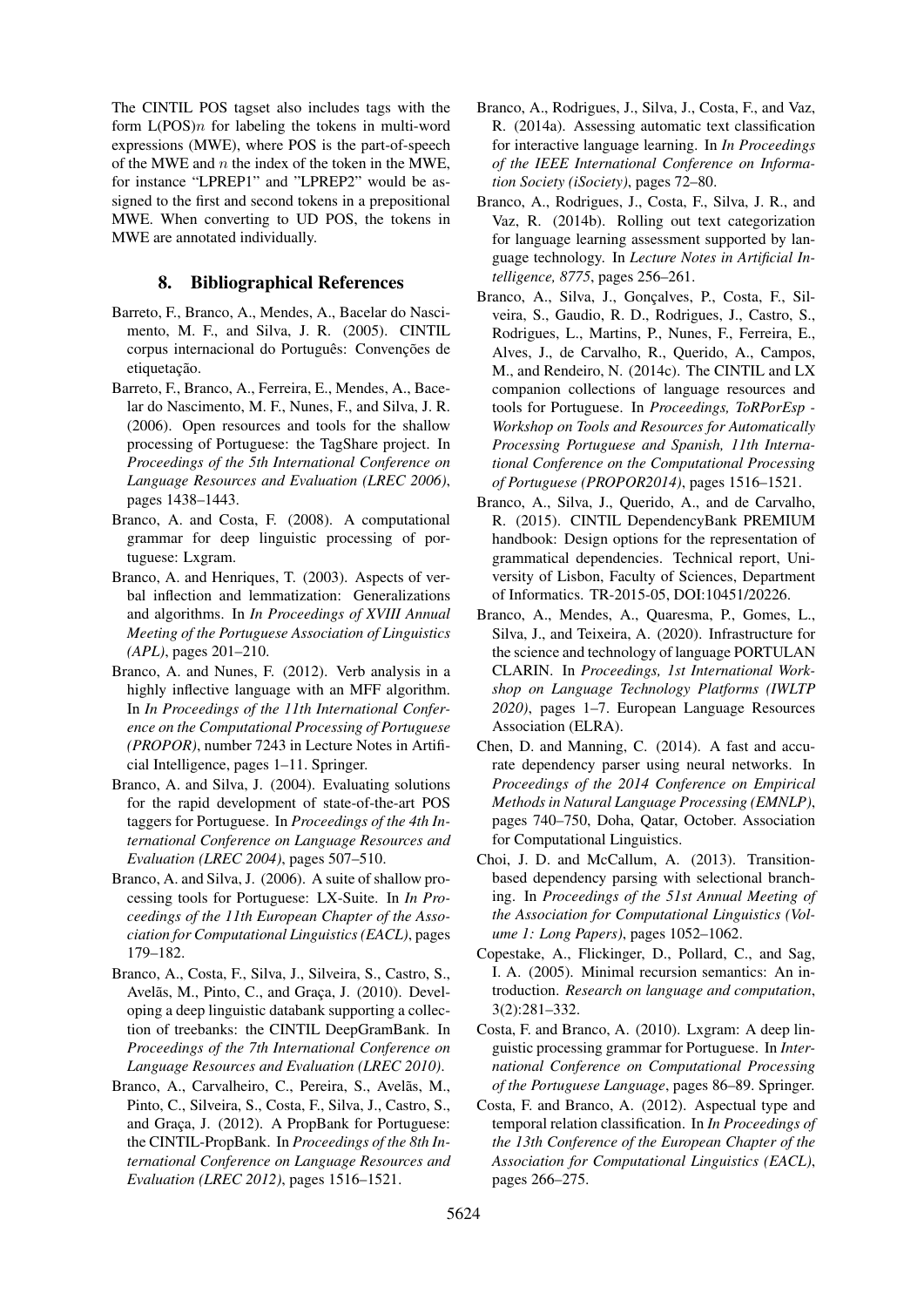- <span id="page-8-9"></span>Cruz, A. F., Rocha, G., and Cardoso, H. L. (2018). Exploring Spanish corpora for Portuguese coreference resolution. In *Fifth International Conference on Social Networks Analysis, Management and Security (SNAMS)*, pages 290–295, Oct.
- <span id="page-8-3"></span>de Carvalho, R., Querido, A., Campos, M., Pereira, R., Silva, J., and Branco, A. (2016). CINTIL DependencyBank PREMIUM: A corpus of grammatical dependencies for Portuguese. In *Proceedings of the 10th International Conference on Language Resources and Evaluation (LREC 2016)*, pages 1552– 1557.
- <span id="page-8-0"></span>de Marneffe, M.-C., Manning, C. D., Nivre, J., and Zeman, D. (2021). Universal Dependencies. *Computational Linguistics*, 47(2):255–308, 07.
- <span id="page-8-19"></span>Devlin, J., Chang, M.-W., Lee, K., and Toutanova, K. (2019). Bert: Pre-training of deep bidirectional transformers for language understanding.
- <span id="page-8-18"></span>Dozat, T., Qi, P., and Manning, C. D. (2017). Stanford's graph-based neural dependency parser at the CoNLL 2017 shared task. In *Proceedings of the CoNLL 2017 Shared Task: Multilingual Parsing from Raw Text to Universal Dependencies*, pages 20–30, Vancouver, Canada, August. Association for Computational Linguistics.
- <span id="page-8-6"></span>Eckart de Castilho, R., Mújdricza-Maydt, É., Yimam, S. M., Hartmann, S., Gurevych, I., Frank, A., and Biemann, C. (2016). A web-based tool for the integrated annotation of semantic and syntactic structures. In *Proceedings of the Workshop on Language Technology Resources and Tools for Digital Humanities (LT4DH)*, pages 76–84.
- <span id="page-8-13"></span>Freitas, C., Rocha, P., and Bick, E. (2008). Floresta sintá(c)tica: bigger, thicker and easier. In *Proceedings of International Conference on Computational Processing of the Portuguese Language (PROPOR 2008)*, pages 216–219. Springer.
- <span id="page-8-1"></span>Gomes, L., Apolónia, F., Branco, R., Silva, J. R., and Branco, A. (2018). Setting up the PORTULAN / CLARIN repository. In *CLARIN Annual Conference (CLARIN2018)*, pages 108–11.
- <span id="page-8-15"></span>Grilo, S., Bolrinha, M., Silva, J., Vaz, R., and Branco, A. (2020). The BDCamões collection of Portuguese literary documents: a research resource for digital humanities and language technology. In *Proceedings of the 12th Language Resources and Evaluation Conference (LREC 2020)*, pages 849–854.
- <span id="page-8-17"></span>Honnibal, M. and Johnson, M. (2015). An improved non-monotonic transition system for dependency parsing. In *Proceedings of the 2015 Conference on Empirical Methods in Natural Language Processing*, pages 1373–1378, Lisbon, Portugal, September. Association for Computational Linguistics.
- <span id="page-8-8"></span>Klimaszewski, M. and Wróblewska, A. (2021a). COMBO: A new module for EUD parsing. In *Proceedings of the 17th International Conference on Parsing Technologies and the IWPT 2021 Shared Task on Parsing into Enhanced Universal Dependen-*

*cies (IWPT 2021)*, pages 158–166, Online, August. Association for Computational Linguistics.

- <span id="page-8-16"></span>Klimaszewski, M. and Wróblewska, A. (2021b). COMBO: State-of-the-art morphosyntactic analysis. In *Proceedings of the 2021 Conference on Empirical Methods in Natural Language Processing: System Demonstrations*, pages 50–62, Online and Punta Cana, Dominican Republic, November. Association for Computational Linguistics.
- <span id="page-8-2"></span>Kondratyuk, D. and Straka, M. (2019). 75 languages, 1 model: Parsing Universal Dependencies universally. In *Proceedings of the 2019 Conference on Empirical Methods in Natural Language Processing and the 9th International Joint Conference on Natural Language Processing (EMNLP-IJCNLP)*, pages 2779–2795, Hong Kong, China, November. Association for Computational Linguistics.
- <span id="page-8-7"></span>Levy, R. and Andrew, G. (2006). Tregex and Tsurgeon: Tools for querying and manipulating tree data structures. In *Proceedings of the 5th International Conference on Language Resources and Evaluation (LREC 2006)*, pages 2231–2234.
- <span id="page-8-11"></span>Miranda, N., Raminhos, R., Seabra, P., Sequeira, J., Goncalves, T., and Ouaresma, P. (2011). Named entity recognition using machine learning techniques. In *In Proceedings of the 15th Portuguese Conference on Artificial Intelligence (EPIA)*, pages 818–831.
- <span id="page-8-20"></span>Nivre, J., de Marneffe, M.-C., Ginter, F., Hajič, J., Manning, C. D., Pyysalo, S., Schuster, S., Tyers, F., and Zeman, D. (2020). Universal Dependencies v2: An evergrowing multilingual treebank collection. In *Proceedings of the 12th Language Resources and Evaluation Conference*, pages 4034– 4043, Marseille, France, May. European Language Resources Association.
- <span id="page-8-5"></span>Oepen, S. and Flickinger, D. (1998). Towards systematic grammar profiling. test suite technology 10 years after. *Journal of Computer Speech & Language*, 12(4):411–436.
- <span id="page-8-4"></span>Pollard, C. and Sag, I. A. (1994). *Head-Driven Phrase Structure Grammar*. The University of Chicago Press, Chicago.
- <span id="page-8-12"></span>Project Jupyter, Matthias Bussonnier, Jessica Forde, Jeremy Freeman, Brian Granger, Tim Head, Chris Holdgraf, Kyle Kelley, Gladys Nalvarte, Andrew Osheroff, Pacer, M., Yuvi Panda, Fernando Perez, Benjamin Ragan Kelley, and Carol Willing. (2018). Binder 2.0 - Reproducible, interactive, sharable environments for science at scale. In Fatih Akici, et al., editors, *Proceedings of the 17th Python in Science Conference*, pages 113 – 120.
- <span id="page-8-14"></span>Rademaker, A., Chalub, F., Real, L., Freitas, C., Bick, E., and de Paiva, V. (2017). Universal Dependencies for Portuguese. In *Proceedings of the Fourth International Conference on Dependency Linguistics (Depling 2017)*, pages 197–206, Pisa,Italy, September. Linköping University Electronic Press.
- <span id="page-8-10"></span>Rodrigues, J., Branco, A., Neale, S., and Silva, J.